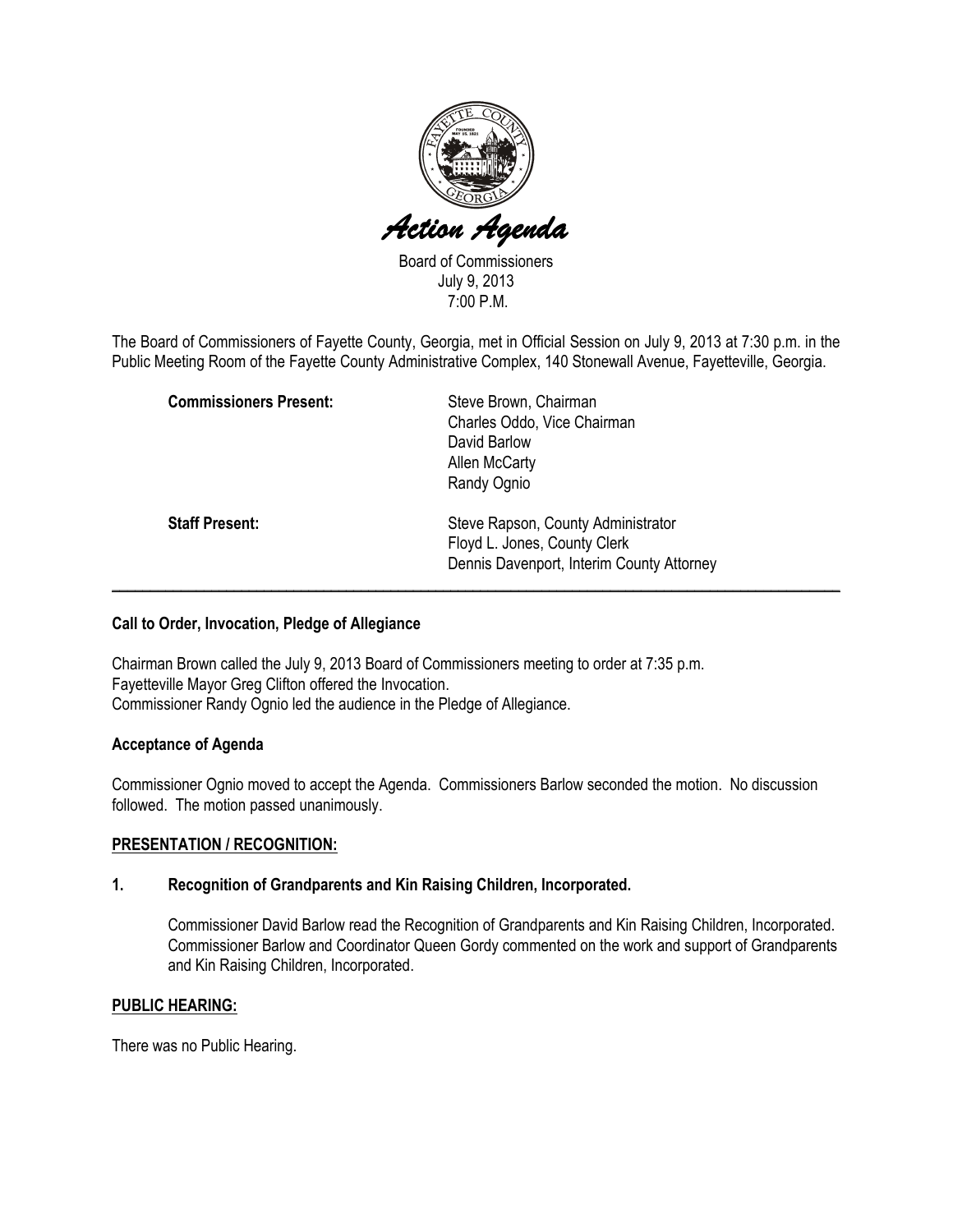Action Agenda July 9, 2013 Page Number 2

### PUBLIC COMMENT:

No one spoke during Public Comment.

#### CONSENT AGENDA:

Commissioner Oddo asked to remove Consent Agenda Item 3 for discussion.

Commissioner Oddo moved to accept the Consent Agenda as presented with the exception of Consent Agenda Item Number 3. Commissioner Barlow seconded the motion. No discussion followed. The motion passed unanimously.

- 2. Approval of staff's recommendation to adopt the Georgia Department of Transportation's Contract for Acquisition of Right-of-Way for the McIntosh Road Bridge Replacement Project (SPLOST No. B-6), and authorization for the Chairman to sign said contract and related documents.
- 3. Approval of staff's recommendation to approve Ordinance 2013-09 amending the Code of Ordinances for Fayette County, Georgia by establishing operating regulations for Lake McIntosh, repealing conflicting ordinances, providing severability, and promoting the public health, safety and welfare, and other purposes.

Commissioner Oddo asked Water System Director Tony Parrott to explain the purpose of some of the rules and regulations as listed in the proposed ordinance. Mr. Parrott explained the reasons for the rules and regulations.

Commissioner Oddo moved to accept Consent Agenda Item Number 3 as presented in the Agenda. Commissioner Ognio seconded the motion. No discussion followed. The motion passed unanimously.

- 4. Approval of staff's recommendation to adopt Ordinance 2013-10 amending the Code of Ordinances for Fayette County by revising provisions pertaining to authority to waive procedures and fee structures in emergencies, providing an effective date, repealing conflicting ordinances, providing severability, promoting public health, safety and welfare, and for other purposes.
- 5. Approval of the June 27, 2013 Board of Commissioners Meeting Minutes.

#### OLD BUSINESS:

There was no Old Business.

#### NEW BUSINESS:

6. Consideration of staff's request for proposed intersection improvements at State Route 85 and Harp Road, including authorization to resume work on the project, to agree to Fayette County making improvements on Harp Road in exchange for GDOT to install the traffic signal, to authorize Mallett Consulting to complete the design, and to authorize the County to acquire right-of-ways and easements.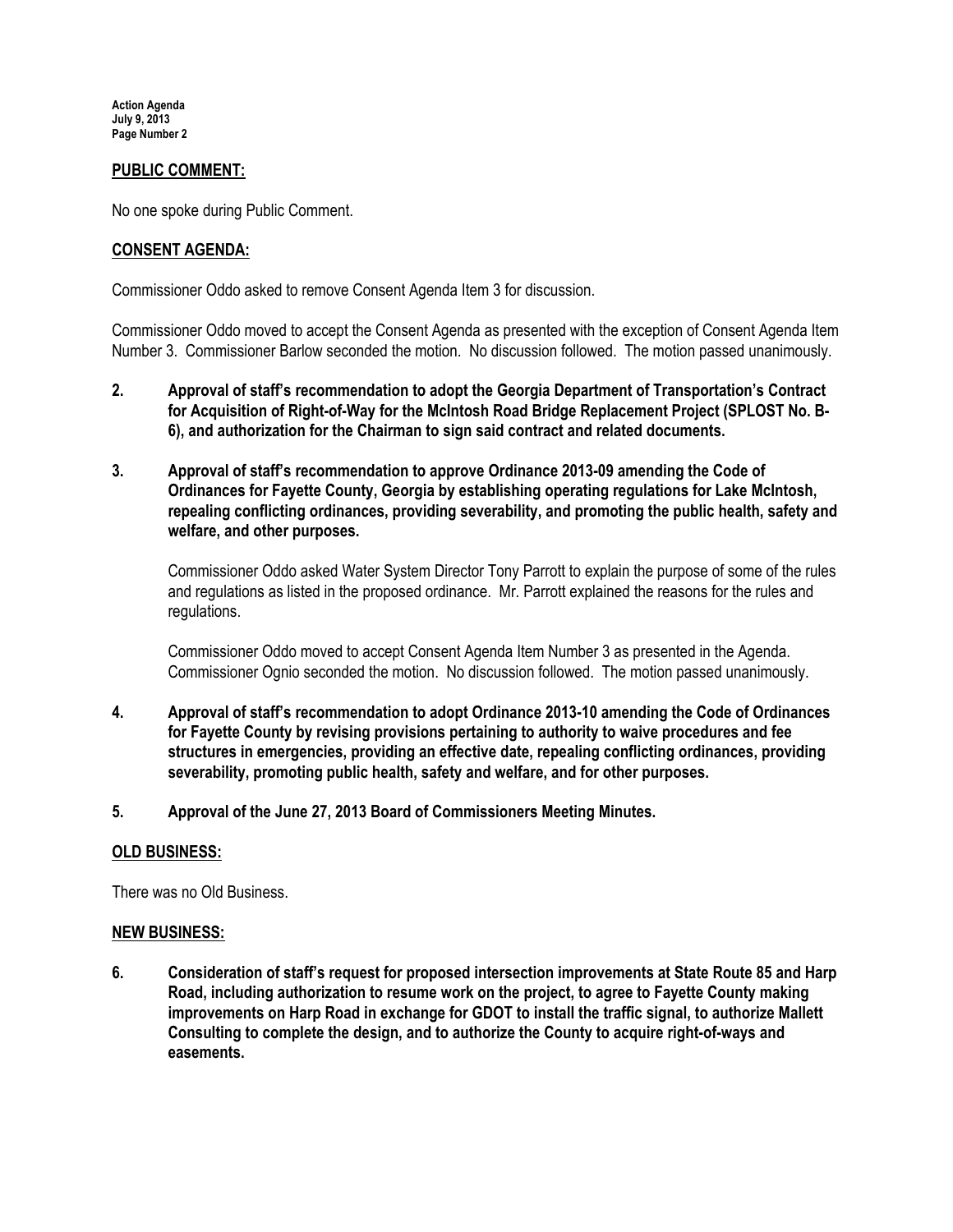Public Works Director Phil Mallon explained his request and answered questions from the Board.

Commissioner Oddo moved to accept New Business Item 6 as presented and to authorize for the Chairman to sign pending attorney review. Commissioner Barlow seconded the motion. No discussion followed. The motion passed unanimously.

## 7. Consideration of the Water Committee's recommendation to award a bid for Supervisory Control and Data Collection (SCADA) Upgrades to J.K. Duren Company, Inc., in the amount of \$299,500.00, and authorization for the Chairman to sign the contract and related documents.

Water System Director Tony Parrott explained his request and answered questions from the Board.

Commissioner Ognio moved to approve the consideration of the Water Committee's recommendation to award a bid for Supervisory Control and Data Collection (SCADA) upgrades to J.K. Duren Company, Inc., in the amount of \$299,500.00, and authorization for the Chairman to sign the contract and related documents. Commissioner Barlow seconded the motion. No discussion followed. The motion passed unanimously.

## ADMINISTRATOR'S REPORTS:

Purchasing Director Authorized to Sign Titles for Surplus Vehicles: County Administrator Steve Rapson asked the Board to authorize Purchasing Director Ted Burgess to sign titles for surplus vehicles. He explained that the past practice in previous administrations was that the Purchasing Director had authority to sign titles for surplus cars that are being sold. He asked for an official vote on the matter in order to delegate the authority to the Purchasing Director.

Chairman Brown moved to give Mr. Burgess the ability to sign off on the titles for surplus vehicles. Commissioner McCarty seconded the motion. No discussion followed. The motion passed unanimously.

Update on the Jail Evaluation and Cost Assessment: County Administrator Steve Rapson reported that the County has put a Request for Proposal (RDF) "on the street" for the Jail Evaluation and Cost Assessment, and that the bid opening would "come back" on August 6, 2013. He said this was the project that would use some of the extra bond proceeds in regards in trying to get the old jail back up to operational status.

Core Infrastructure SPLOST 2013 Package: County Administrator Steve Rapson reported that the County has released the Core Infrastructure Special Purpose Local Option Sales Tax (SPLOST) package to the press, and that the information is at each of the municipalities and the libraries. He added that there is a copy of the information was in the Environmental Management Department and in the Administrative Office. He said that there is a wealth of information in the package. He pointed out that a copy was provided to Mr. Dennis Chase as well. He told the Board that the package has GIS maps, projects listing, prioritization, costs, pictures, and other information in regards to the SPLOST that is proposed for stormwater. He continued that the package entailed \$16.8 million in projects, and that the Chairman would explain what would happen with the residual money based on the estimate of what SPLOST would bring in. He said this effort furthered the Board's commitment pertaining to what was discussed at the Town Hall Meetings that were held concerning Stormwater issues. He stated that it further maintained the Board's promise since there was nothing in the proposal that was unrelated to stormwater activity.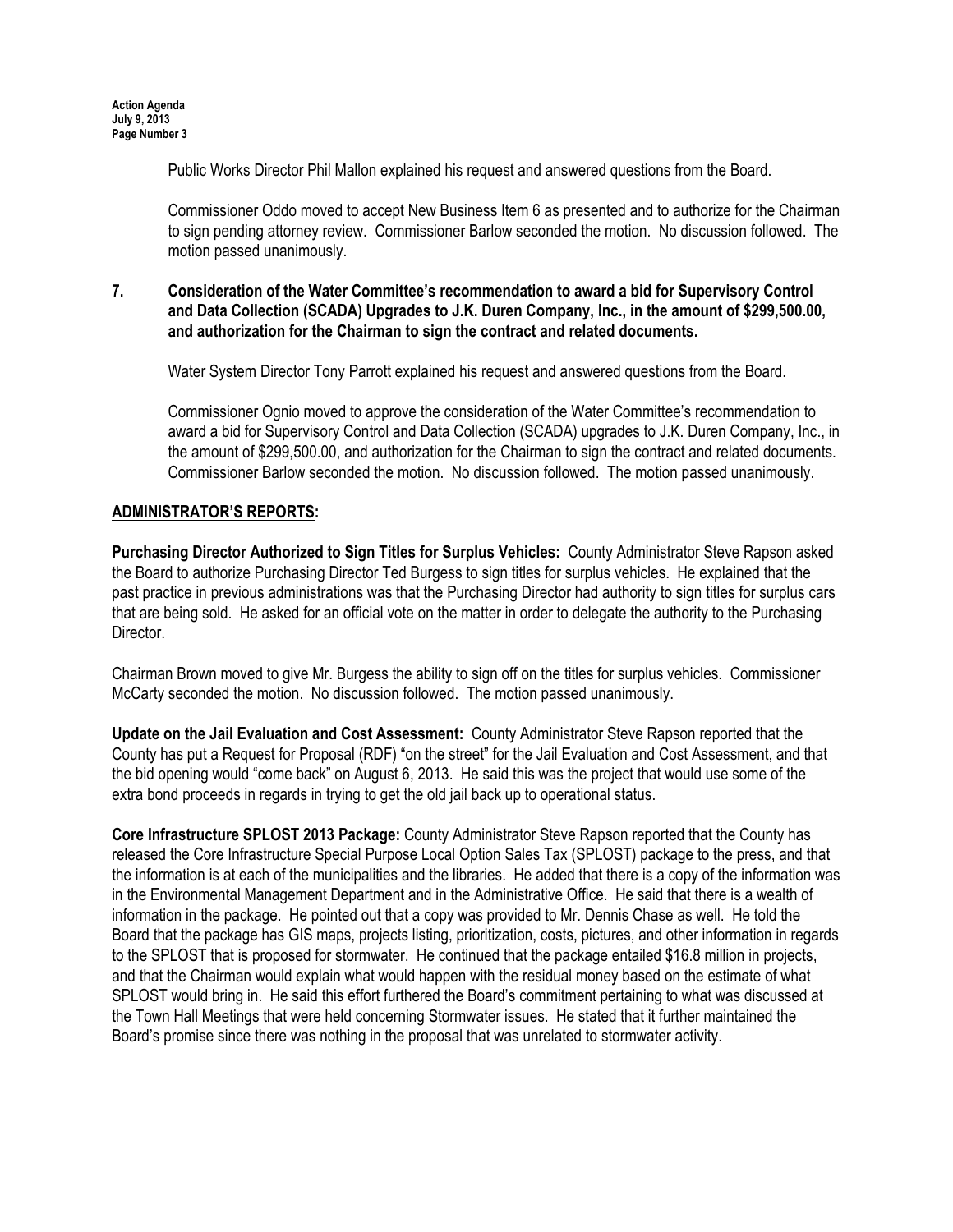Action Agenda July 9, 2013 Page Number 4

Update on the Gradall XL4100 Wheeled Excavator: Commissioner Ognio asked County Administrator Steve Rapson about the Gradall XL4100 Wheeled Excavator which was placed on the June 27, 2013 Agenda, tabled to the July 9, 2013 Agenda, and then removed from the Agenda prior to publishing. Mr. Rapson reported that the Gradall is currently under evaluation and that staff is actually obtaining quotes in regard to doing an overhaul to the hydraulic system. He said he would brief the Board at a future meeting once staff was able to obtain further information.

Introduction of Intern Jason Girolami: Chairman Brown introduced Mr. Jason Girolami; who is interning with the Board. Chairman Brown informed everyone that Mr. Girolami is a Starr's Mill student who is doing a fabulous job. He said the County was "working him to death," and that he would be ready to go back to school by the time he finished his internship. He added that Mr. Girolami would be providing a presentation to the Board at a future meeting, and he invited the audience to attend in order to see the presentation.

## ATTORNEY'S REPORTS:

Interim County Attorney Dennis Davenport stated he had no report and that there were no items for Executive Session.

#### COMMISSIONERS' REPORTS:

Commissioner Barlow: Commissioner Barlow thanked all the grandparents, grandchildren, and great grandchildren who came to the meeting. He said what the grandparents were doing was truly a blessing from on high, and he believed God honors each of them for what they are doing. He hoped and prayed that their path would be made a little easier as word goes out about their accomplishments so that the community would step up and help in any way they can.

Commissioner Oddo: Commissioner Oddo quipped to Interim County Attorney Dennis Davenport that if he was going to make any more comments like "there is no Executive Session," to remember that the chairs that the Commissioners sit in are very slick and that the Board nearly slipped out of them. He commented that he was glad to see people coming to the meetings, but that he really wanted to see more people come to the meetings. He asked everyone to encourage their friends to come to the meetings since there is so much to learn about how the County is working. He pointed out that while the County is taking advantage of new opportunities to get the word out, there was nothing quite like being at the meetings and seeing what is going on. He closed by thanking the audience for coming to the meeting.

Commissioner McCarty: Commissioner McCarty thanked the grandparents for what they were doing. He encouraged them to get their grandchildren to become interested in government. He asked them to get their grandchildren involved in what is going on in their communities and in their country. He explained that there are not enough young people getting involved although this area is something the young people have to get involved with and learn about; otherwise they will not like what happens.

Commissioner Ognio: Commissioner Ognio thanked everyone for coming to the meeting and said he would see them next meeting.

Chairman Brown: Chairman Brown said the Core Infrastructure SPLOST 2013 projects came about by the Board reaching out to its constituents. He explained that there was a Stormwater Utility in place, but that many residents in unincorporated Fayette County were upset about it and that it was not a popular subject. Referring to the resolution